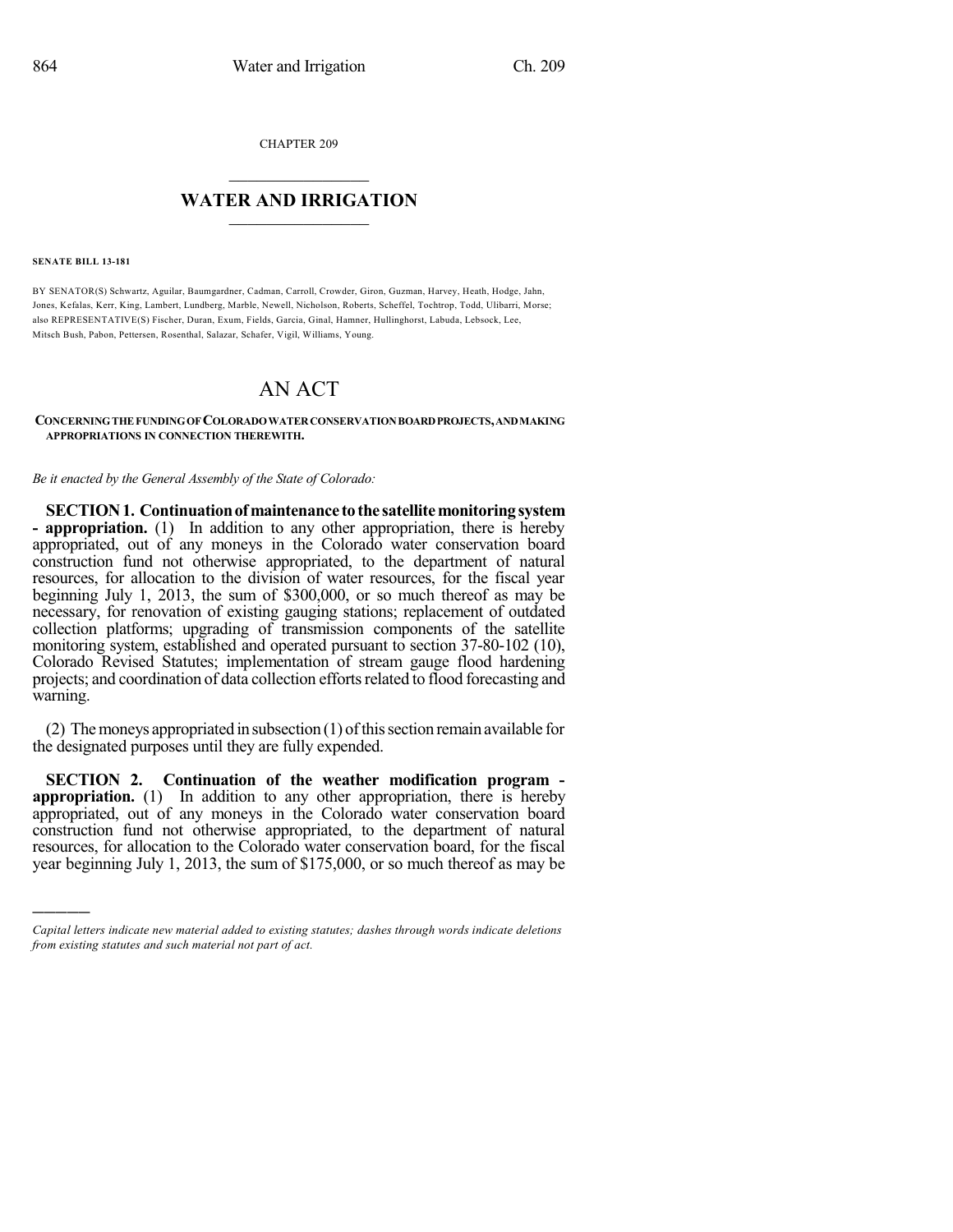necessary, for the board to continue to assist water conservation districts, water conservancy districts, and other water providers and their fiscal agents with the development of cloud-seeding programs that provide benefits to recreational areas, streams, and reservoirs through snowpack enhancement.

(2) The moneys appropriated in subsection  $(1)$  of this section remain available for the designated purposes until they are fully expended.

**SECTION 3. Continuation of the Colorado floodplain map modernization program - appropriation.** (1) In addition to any other appropriation, there is hereby appropriated, out of any moneys in the Colorado water conservation board construction fund not otherwise appropriated, to the department of natural resources, for allocation to the Colorado water conservation board, for the fiscal year beginning July 1, 2013, the sum of \$500,000, or so much thereof as may be necessary, in order to restore the unencumbered balance in the Colorado floodplain map modernization program to \$500,000, for the board to continue to assist with the preparation of revised and improved floodplain studies and maps for communities throughout Colorado and to participate in federally sponsored floodplain map modernization activities.

(2) The moneys appropriated in subsection  $(1)$  of this section remain available for the designated purposes until they are fully expended.

**SECTION 4. Continuation of the watershed restoration program appropriation.** (1) In addition to any other appropriation, there is hereby appropriated, out of any moneys in the Colorado water conservation board construction fund not otherwise appropriated, to the department of natural resources, for allocation to the Colorado water conservation board, for the fiscal year beginning July 1, 2013, the sum of \$250,000, or so much thereof as may be necessary, for the board to continue to provide planning and engineering studies, including implementation measures, to address technical needs for watershed restoration and flood mitigation projects throughout the state.

 $(2)$  The moneys appropriated in subsection  $(1)$  of this section remain available for the designated purposes until they are fully expended.

**SECTION 5. Restoration of the balance of the flood and drought response fund - transfer.** (1) The state treasurer shall transfer the sum of \$300,000, or so much thereof as may be necessary, fromthe unreserved cash in the Colorado water conservation board construction fund to the flood and drought response fund created in section 37-60-123.2, Colorado Revised Statutes, for the fiscal year beginning July 1, 2013, in order to restore the unencumbered balance in the flood and drought response fund to \$300,000, for the board to provide documentation, forecasting, mapping, aerial photography, mitigation, and other efforts deemed necessary to quickly respond to flood and drought events.

(2) The moneystransferred in subsection (1) of this section remain available for the designated purposes until they are fully expended.

**SECTION 6. Implementation of the Rio Grande forecasting development project- appropriation.** (1) In addition to any other appropriation, there is hereby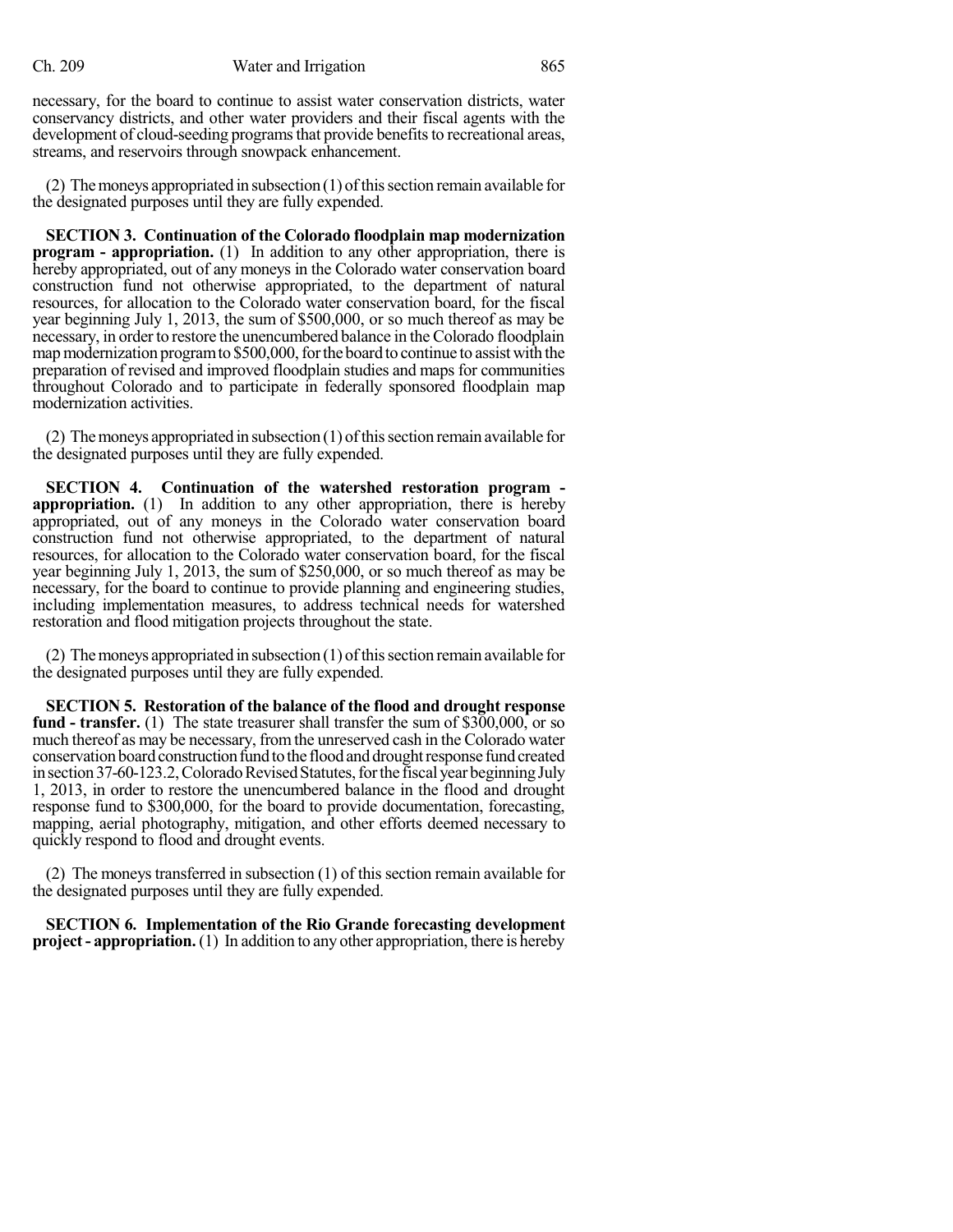866 Water and Irrigation Ch. 209

appropriated, out of any moneys in the Colorado water conservation board construction fund not otherwise appropriated, to the department of natural resources, for allocation to the Colorado water conservation board, for the fiscal year beginning July 1, 2013, the sum of \$215,000, or so much thereof as may be necessary, for the board to improve forecasting of water supplies in the Rio Grande river basin.

(2) The moneys appropriated in subsection  $(1)$  of this section remain available for the designated purposes until the project is completed.

**SECTION 7. Operation and maintenance of Colorado's decision support systems- appropriation.**(1) In addition to anyother appropriation, there is hereby appropriated, out of any moneys in the Colorado water conservation board construction fund not otherwise appropriated, to the department of natural resources, for allocation to the Colorado water conservation board, for the fiscal year beginning July 1, 2013, the sum of \$100,000, or so much thereof as may be necessary, to fund the operation and maintenance of the Colorado's decision support systems.

(2) The moneys appropriated in subsection  $(1)$  of this section remain available for the designated purposes until completion of the project.

**SECTION 8. Continuation of the Colorado river basin study appropriation.** (1) In addition to any other appropriation, there is hereby appropriated, out of any moneys in the Colorado water conservation board construction fund not otherwise appropriated, to the department of natural resources, for allocation to the Colorado water conservation board, for the fiscal year beginning July 1, 2013, the sum of \$75,000, or so much thereof as may be necessary, to support stakeholder participation, negotiations, and other work required for implementation of the Colorado river basin study.

(2) The moneys appropriated in subsection  $(1)$  of this section remain available for the designated purposes until completion of the project.

**SECTION 9. Continuation of the Arkansas river decision support system appropriation.** (1) In addition to any other appropriation, there is hereby appropriated, out of any moneys in the Colorado water conservation board construction fund not otherwise appropriated, to the department of natural resources, for allocation to the Colorado water conservation board, for the fiscal year beginning July 1, 2013, the sum of \$250,000, or so much thereof as may be necessary, to begin implementation of the Arkansas river decision support efforts, including the collection and compilation of data.

 $(2)$  The moneys appropriated in subsection  $(1)$  of this section remain available for the designated purposes until completion of the project.

**SECTION 10. Continuation of the statewide water supply initiative appropriation.** (1) In addition to any other appropriation, there is hereby appropriated, out of any moneys in the Colorado water conservation board construction fund not otherwise appropriated, to the department of natural resources, for allocation to the Colorado water conservation board, for the fiscal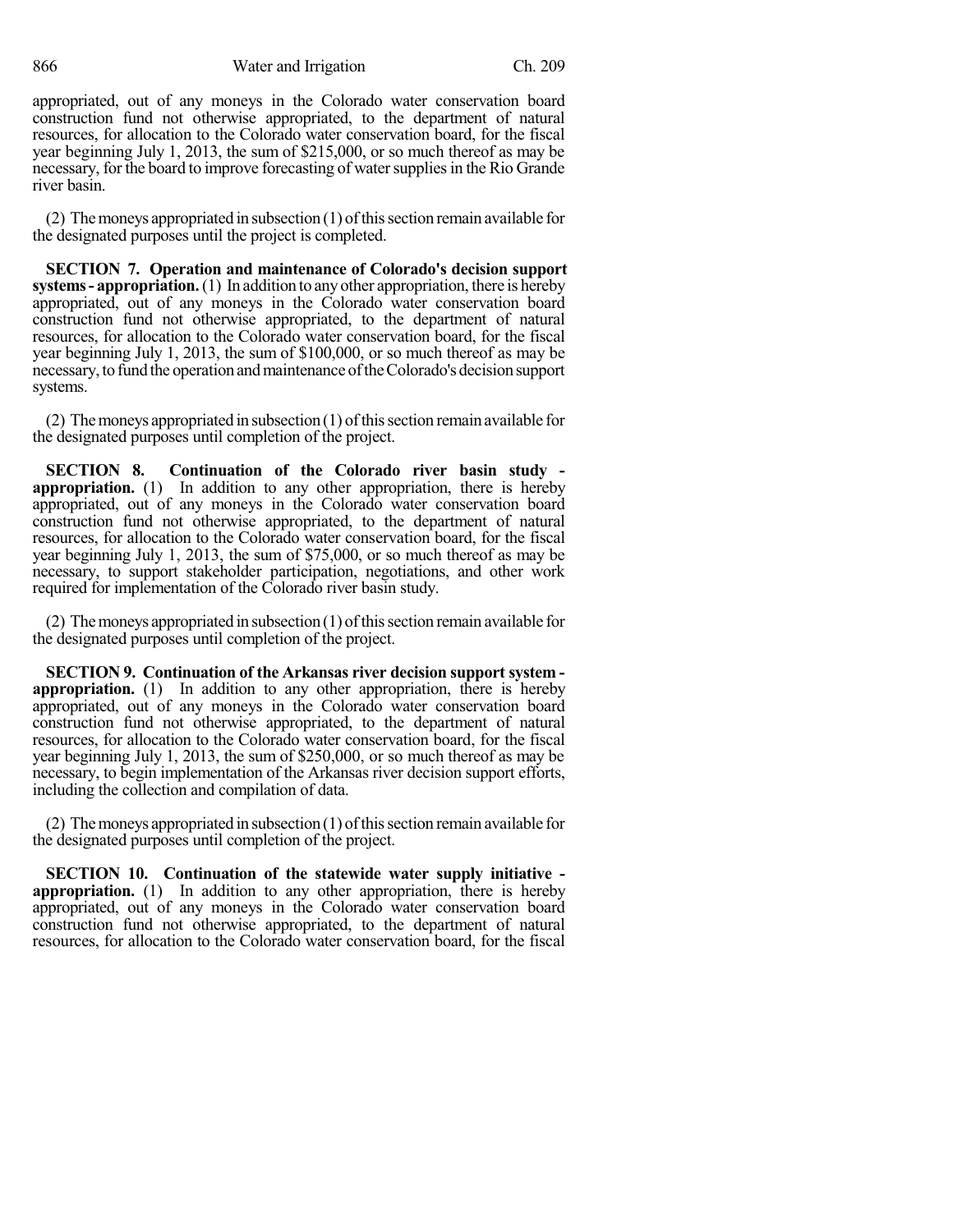year beginning July 1, 2013, the sum of \$225,000, or so much thereof as may be necessary, for the board to begin work on the study's 2016 update that will include reexamining the methodologies used to analyze the municipal, industrial, agricultural, and nonconsumptive water demands, as well as considering varying hydrologic analyses, climate change, and drought planning.

(2) The moneys appropriated in subsection  $(1)$  of this section remain available for the designated purposes until they are fully expended.

**SECTION 11. Continuation of the South Platte river basin groundwater level data collection and analysis - appropriation.** (1) In addition to any other appropriation, there is hereby appropriated, out of any moneys in the Colorado water conservation board construction fund not otherwise appropriated, to the department of natural resources, for allocation to the Colorado water conservation board, for the fiscal year beginning July 1, 2013, the sum of \$250,000, or so much thereof as may be necessary, for the board to collect and analyze data, perform updates, make enhancements, perform model runs to the South Platte decision support system model, install and monitor various devices, conduct public outreach, and perform other functions as necessary to assist with determining the cause, and developing possible remediation, of high groundwater levels in the South Platte river basin.

(2) The moneys appropriated in subsection  $(1)$  of this section remain available for the designated purposes until completion of the project.

**SECTION12. WindyGapreservoirbypass channelproject- appropriation.** (1) In addition to any other appropriation, there is hereby appropriated, out of any moneys in the Colorado water conservation board construction fund not otherwise appropriated, to the department of natural resources, for allocation to the Colorado water conservation board, for the fiscal year beginning July 1, 2013, the sum of \$2,000,000, or so much thereof as may be necessary, for the board to participate in the planning, design, and construction of the Windy Gap reservoir bypass channel project.

 $(2)$  The moneys appropriated in subsection  $(1)$  of this section remain available for the designated purposes until completion of the project.

**SECTION 13. Chatfield reservoir reallocation project - appropriation.** (1) In addition to any other appropriation, there is hereby appropriated, out of any moneys in the Colorado water conservation board construction fund not otherwise appropriated, to the department of natural resources, for allocation to the Colorado water conservation board, for the fiscal year beginning July 1, 2013, the sum of \$28,000,000, or so much thereof as may be necessary, for the board to participate in the implementation of the Chatfield reservoir reallocation project pursuant to section 37-60-120.1, Colorado Revised Statutes, and to provide funding for other project participants to purchase their allocated storage space in the Chatfield reservoir reallocation project.

 $(2)$  The moneys appropriated in subsection  $(1)$  of this section remain available for the designated purposes until completion of the project.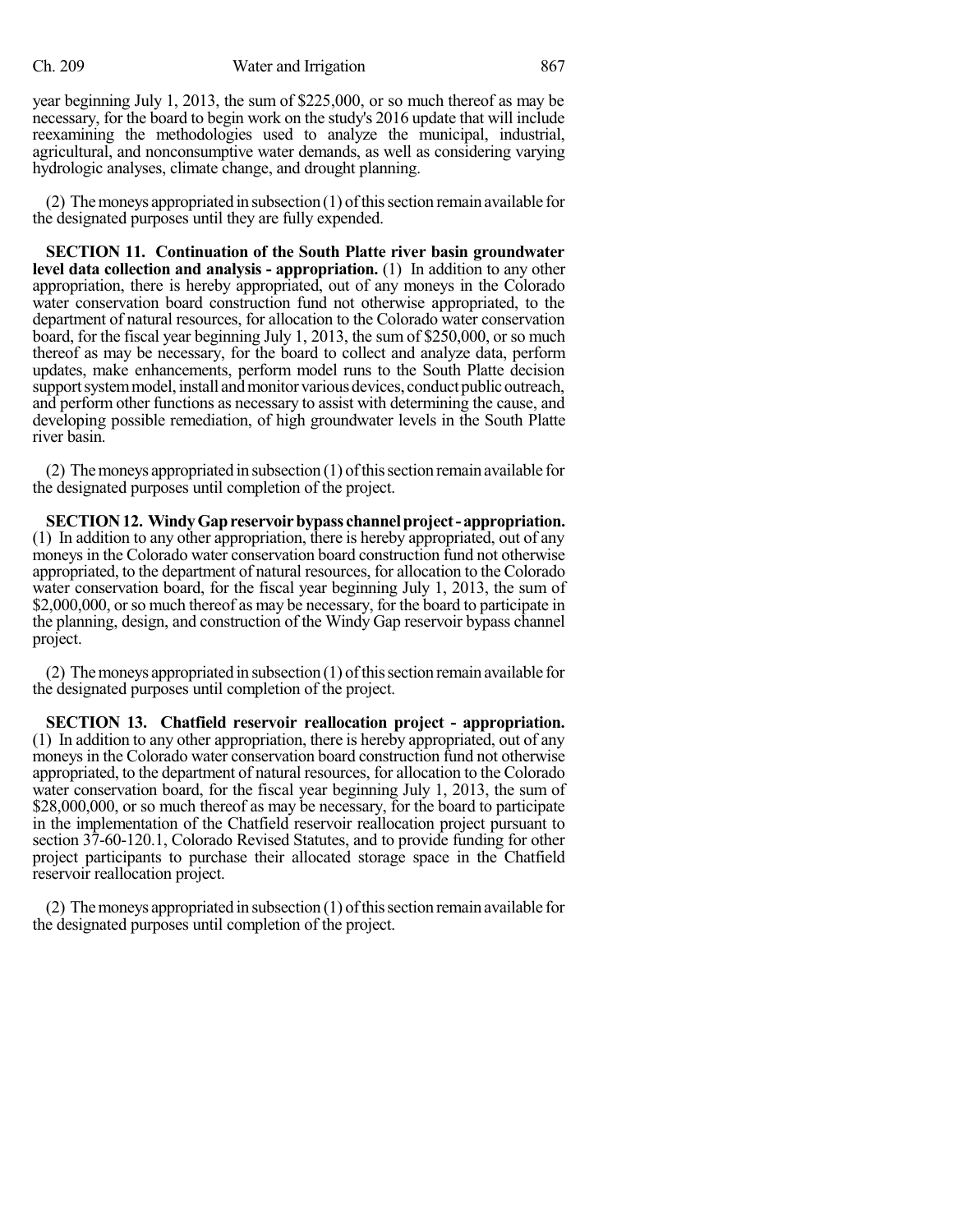**SECTION 14. Tri-county Water Conservancy District - increased water project loan authorization from the Colorado water conservation board construction fund.** Pursuant to section 37-60-122 (1) (b), Colorado Revised Statutes, the Colorado water conservation board is hereby authorized to loan moneys from the Colorado water conservation board construction fund to the Tri-county Water Conservancy District to continue the construction of the tri-county water hydropower project at the outlet works of Ridgway dam in Ouray county, which the board previously authorized in September 2011. The previously approved loan amount of \$9,090,000 is increased by \$4,040,000, for a total of \$13,130,000.

## **SECTION 15.** In Colorado Revised Statutes, 37-60-123.7, **amend** (1) as follows:

**37-60-123.7. Acquisitions of water for instream flows.** (1) In addition to any other moneys appropriated from the Colorado water conservation board construction fund, up to one million dollars in the fund are continuously appropriated to the board annually to pay for the costs of acquiring water, water rights, and interests in water for instream flow use. The total amount of such THE continuous appropriation that is unencumbered in any fiscal year shall MUST not exceed one million dollars. The primary priority for expenditures of these revenues shall be IS the costs of water acquisitions for existing or new instream flow water rights to preserve AND IMPROVE the natural environment to a reasonable degree. These revenues also may be used, in limited circumstances, for the costs of water acquisitions to:

(a) Preserve AND IMPROVE the natural environment of species that have been listed as threatened or endangered under state or federal law,  $\sigma$  are candidate species, or are likely to become candidate species;

(b) Support wild and scenic alternative management plans; or

(c) Provide federal regulatory certainty.

**SECTION 16.** In Colorado Revised Statutes, 39-29-109, **amend**  $(1)$ ,  $(2)$   $(a)$   $(II)$ ,  $(2)$  (a)  $(III)$ ,  $(2)$  (a)  $(VIII)$   $(D)$ ,  $(2)$  (a)  $(XI)$ ,  $(2)$  (b), and  $(2)$  (c)  $(I)$  introductory portion; **repeal** (2) (a) (VII) and (2) (a) (IX); and **add** (2) (a) (I.5) and (2) (a) (XII) as follows:

**39-29-109. Severance tax trust fund - created - administration - distribution of moneys - repeal.** (1) There is hereby created in the office of the state treasurer TREASURY the severance tax trust fund, also referred to in this section as the "fund", WHICH THE DEPARTMENT OF NATURAL RESOURCES SHALL ADMINISTER. The fund is to be perpetual and held in trust as a replacement for depleted natural resources, for the development and conservation of the state's water resources pursuant to sections 37-60-106 (1) (j) and (1) (l), 37-60-119, and 37-60-122, C.R.S., for the use in funding programs that promote and encourage sound natural resource planning, management, and development related to minerals, energy, geology, and water and for the use in funding programs to reduce the burden of increasing home energy costs on low-income households.

(2) State severance tax receipts shall be credited to the severance tax trust fund as provided in section 39-29-108. Except as otherwise set forth in section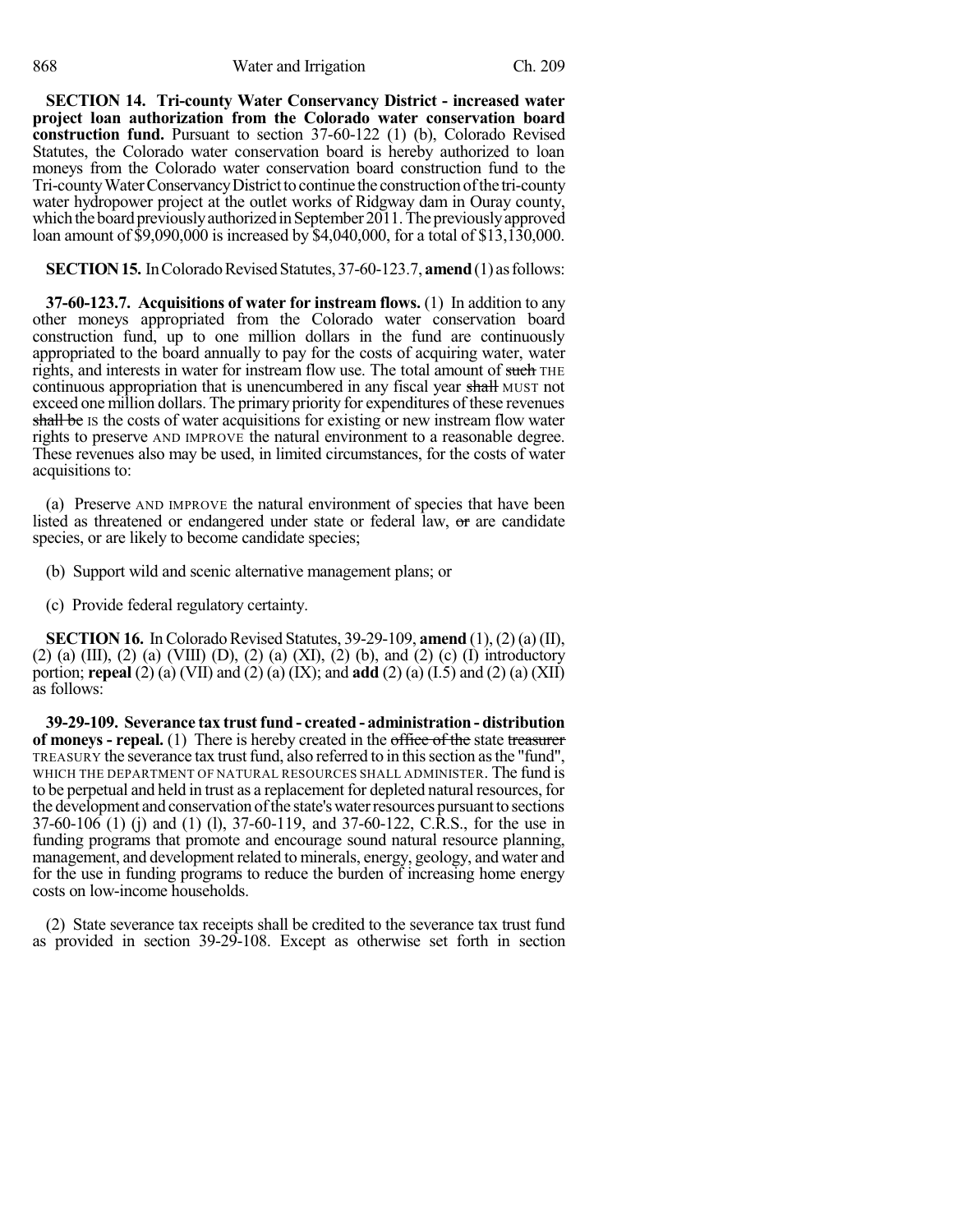39-29-109.5, all income derived from the deposit and investment of the moneys in the fund shall be credited to the fund. At the end of any fiscal year, all unexpended and unencumbered moneys in the fund remain therein and shall not be credited or transferred to the general fund or any other fund. All moneysin the fund are subject to appropriation by the general assembly for the following purposes:

(a) **The severance tax perpetual base fund.** (I.5) THERE IS HEREBY CREATED IN THE STATE TREASURY THE SEVERANCE TAX PERPETUAL BASE FUND, ALSO REFERRED TO IN THIS PARAGRAPH (a) AS THE "FUND", WHICH THE COLORADO WATER CONSERVATION BOARD,ALSO REFERRED TO IN THIS PARAGRAPH (a) AS THE "BOARD", SHALL ADMINISTER. THE STATE TREASURER SHALL TRANSFER MONEYS TO THE FUND FROM THE SEVERANCE TAX TRUST FUND, AS SPECIFIED IN THIS SECTION. THE MONEYS IN THE FUND ARE CONTINUOUSLY APPROPRIATED TO THE BOARD FOR PURPOSES AUTHORIZED BY THIS PARAGRAPH (a).

(II) One-half of the severance tax receipts credited to the fund for fiscal years commencing on or after July 1, 2009, shall be credited to the SEVERANCE TAX perpetual base account of the fund and used for state water projects pursuant to sections 37-60-119 and 37-60-122, C.R.S.; except that the total amount of severance tax receipts credited to the SEVERANCE TAX perpetual base account FUND during said THE fiscal year shall not exceed fifty million dollars unless the cap established in subparagraph (III) of this paragraph (a) is exceeded. The authorization and contract for each such project shall MUST require repayment of principal and interest to the fund, and moneys so repaid shall be credited to the SEVERANCE TAX perpetual base account of the fund.

(III) Forfiscal years commencing on or afterJuly 1, 2009, the state treasurershall transfer the moneys credited to the fund that are not credited to either the SEVERANCE TAX perpetual base account FUND or the SEVERANCE TAX operational account FUND to the small communities water and wastewater grant fund created in section 25-1.5-208 (4), C.R.S.; except that the maximum amount of moneys annually credited to the small communities water and wastewater grant fund shall not exceed ten million dollars.

(VII) Notwithstanding any provision of this paragraph (a) to the contrary, on June 30, 2011, the state treasurer shall deduct sixteen million dollars from the perpetual base account of the fund and transfer such sum to the general fund.

 $(VIII)(D)$  If, on June 30, 2015, any moneys appropriated under sub-subparagraph (A) of this subparagraph (VIII) have not been fully expended, the unexpended moneys are deauthorized and shall revert to the SEVERANCE TAX perpetual base account FUND.

 $(X)$   $(A)$  Notwithstanding any provision of this paragraph  $(a)$  to the contrary, on July 1, 2011, the state treasurer shall deduct twenty-five million dollars from the perpetual base account of the fund and transfer such sum to the general fund.

(B) Notwithstanding any provision of this paragraph (a) to the contrary, on June 30, 2012, the state treasurer shall deduct twenty-three million one hundred thousand dollars from the perpetual base account of the fund and transfer such sum to the general fund.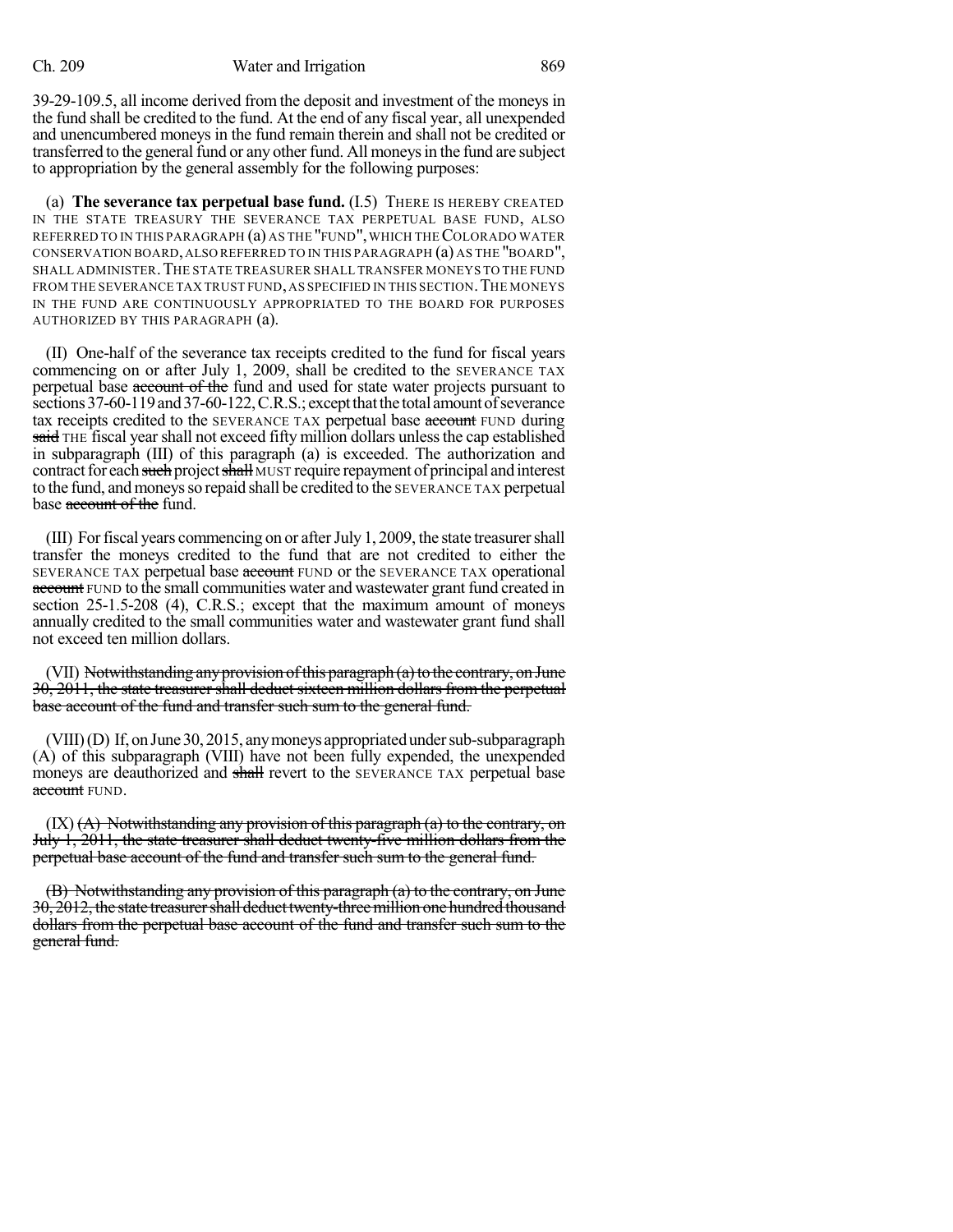870 Water and Irrigation Ch. 209

(XI) (A) Notwithstanding any provision of this paragraph (a) to the contrary, the state treasurershall transfer to the Colorado water conservation board construction fund, for use by the Colorado water conservation board also referred to in this subparagraph (XI) as the "board", thirteen SIXTY-TWO million dollars for the implementation of the Chatfield reservoir reallocation project, pursuant to section  $37-60-120.1$ , C.R.S. The state treasurer shall transfer the moneys in two consecutive installments of five million dollars on January 1, 2013, and eight FOURTEEN million dollars on July JANUARY 1, 2014, FOURTEEN MILLION DOLLARS ON JUNE 30, 2014, AND TWENTY-NINE MILLION DOLLARS ON JULY 1, 2015.

### (B) This subparagraph (XI) is repealed, effective July 1, 2015 2016.

(XII) (A) NOTWITHSTANDING ANY PROVISION OF THIS PARAGRAPH (a) TO THE CONTRARY,ON JULY 1,2013,THE STATE TREASURER SHALL TRANSFER TWO MILLION DOLLARS FROM THE FUND TO THE COLORADO WATER CONSERVATION BOARD CONSTRUCTION FUND, FOR USE BY THE BOARD TO MAKE A GRANT TO THE MUNICIPAL SUBDISTRICT OF THE NORTHERN COLORADO WATER CONSERVANCY DISTRICT FOR THE PLANNING, DESIGN, AND CONSTRUCTION OF THE WINDY GAP RESERVOIR BYPASS CHANNEL PROJECT, AS PART OF THE WINDY GAP FIRMING PROJECT ON THE COLORADO RIVER.

(B) THIS SUBPARAGRAPH (XII) IS REPEALED, EFFECTIVE JULY 1, 2014.

(b) **The severance tax operational fund.** There is hereby created IN THE STATE TREASURY the SEVERANCE TAX operational account of the severance tax trust fund, also referred to in this paragraph (b) as the "account" "FUND", which THE DEPARTMENT OF NATURAL RESOURCES shall be administered by the state treasurer and shall consist of ADMINISTER. THE STATE TREASURER SHALL TRANSFER one-half of the severance tax receipts credited to the SEVERANCE TAX TRUST fund for tax years commencing on and after July 1, 1995, TO THE FUND. Moneys in the account FUND shall be distributed as set forth in section 39-29-109.3.

(c) **The water supply reserve fund.** (I) There is hereby created in the office of the state treasurer the water supply reserve fund, also referred to in this paragraph (c) as the "fund", which shall be administered by the Colorado water conservation board. The state treasurer shall transfer moneys to the fund from the SEVERANCE TAX operational account of the severance tax trust fund as specified in section 39-29-109.3 (2) (a). The moneysin the fund are hereby continuously appropriated, for purposes authorized by this paragraph (c), to the Colorado water conservation board, also referred to in this paragraph (c) asthe "board". All interest derived from the investment of moneys in the fund shall be credited to the statewide account of the fund, which account is hereby created. Repayments of both the principal and interest on loans from the fund shall be credited to the fund. Any balance remaining in the fund at the end of any fiscal yearremainsin the fund. The board shall allocate moneys by grant or loan from the fund only for water activities approved by a roundtable pursuant to article 75 of title 37, C.R.S. The approving roundtable is the roundtable for the basin in which a proposed water diversion or nonstructural activity would occur. If the applicant is a covered entity, as defined in section 37-60-126, C.R.S., the board shall allocate moneys by grant or loan from the fund only if the applicant has adopted a water conservation plan, as defined in section 37-60-126, C.R.S. The board, in consultation with the interbasin compact committee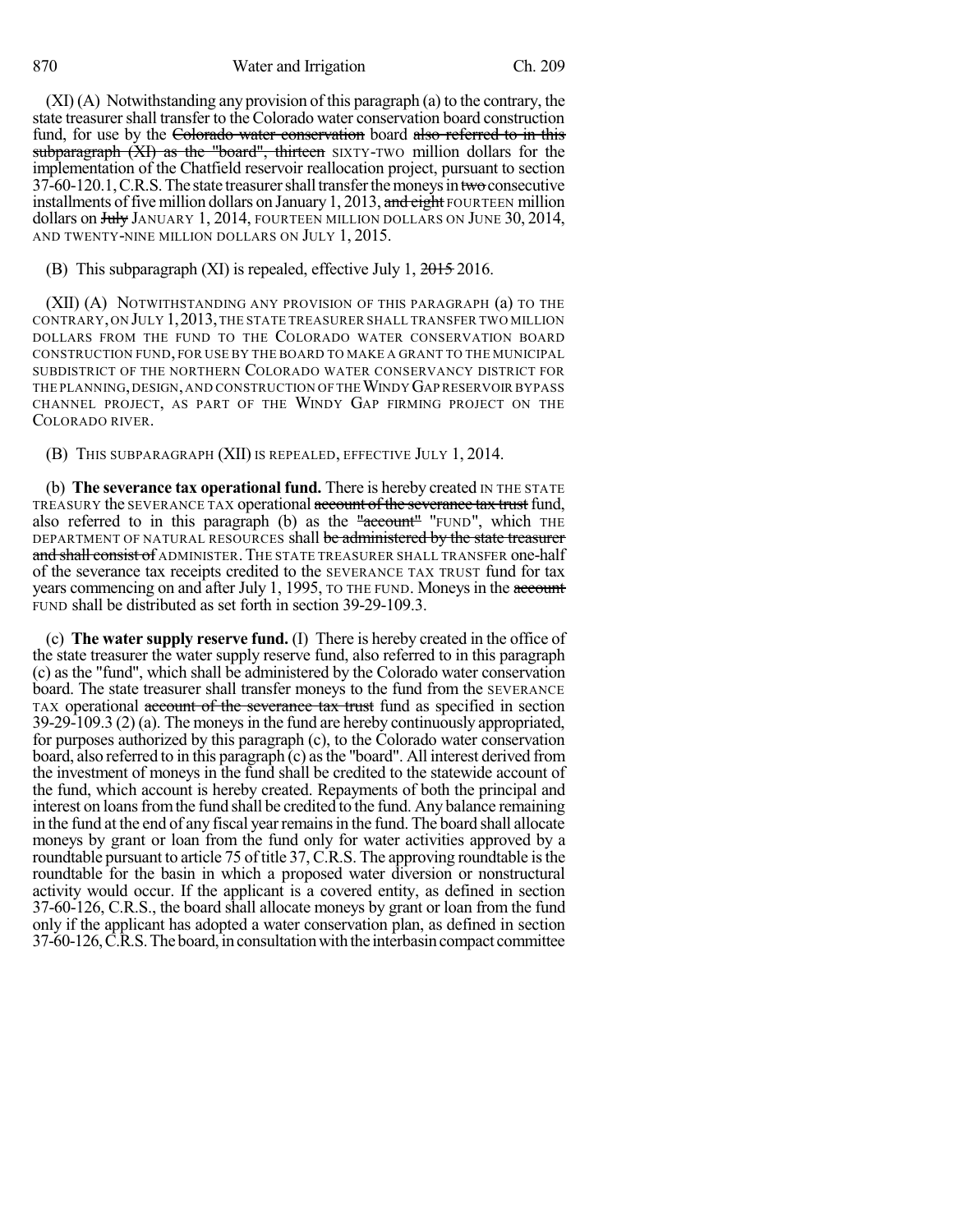created in section 37-75-105, C.R.S., shall establish criteria and guidelines for allocating moneys from the fund, including criteria that ensure that the allocations will assist in meeting water supply needs identified under section  $37-75-104$  (2)(c), C.R.S., in a manner consistent with section 37-75-102, C.R.S., and shall facilitate both structural and nonstructural projects or methods. Eligible water activities include the following:

**SECTION 17.** In Colorado Revised Statutes, 37-60-122, **amend** (1) (b) as follows:

**37-60-122. General assembly approval.** (1) Moneys in the Colorado water conservation board construction fund shall be expended in the following manner and under the following circumstances:

(b) The general assembly may authorize such projects as it deems to be to the advantage of the people of the state of Colorado and shall direct the board to proceed with said THE projects in the priorities established by the general assembly under terms approved by the general assembly. The board is authorized to make loans without general assembly approval in amounts not to exceed ten million dollars. The unappropriated balance of moneys in the Colorado water conservation board construction fund and the state severance tax trust PERPETUAL BASE fund perpetual base account shall be available and continuously appropriated for this purpose. The board shall submit a written determination of the basis for such THE project loans to the general assembly by January 15 of the year following the year in which the loan was made.

**SECTION 18.** Water project loan authorization from the construction fund. (1) Pursuant to section  $37-60-122$  (1) (b), Colorado Revised Statutes, the Colorado water conservation board is hereby authorized to loan moneys in the amount of \$18,538,550 from the Colorado water conservation board construction fund to enable the purchase of water rights for the Roxborough water and sanitation district water activity enterprise.

(2) The Colorado water conservation board may make loans for the project specified in subsection (1) of this section from moneys that are or may become available to the Colorado water conservation board construction fund. The amount of the loan listed in subsection (1) of this section may vary based on the following:

(a) Ordinary fluctuations in construction costs, as indicated by the engineering cost indices applicable to the types of construction required for the project; and

- (b) Changes in the plans for the project due to:
- (I) Differing or unforeseen site conditions;
- (II) Errors;
- (III) Omissions in the plans and specifications;
- (IV) Changes instituted by regulatory agencies; or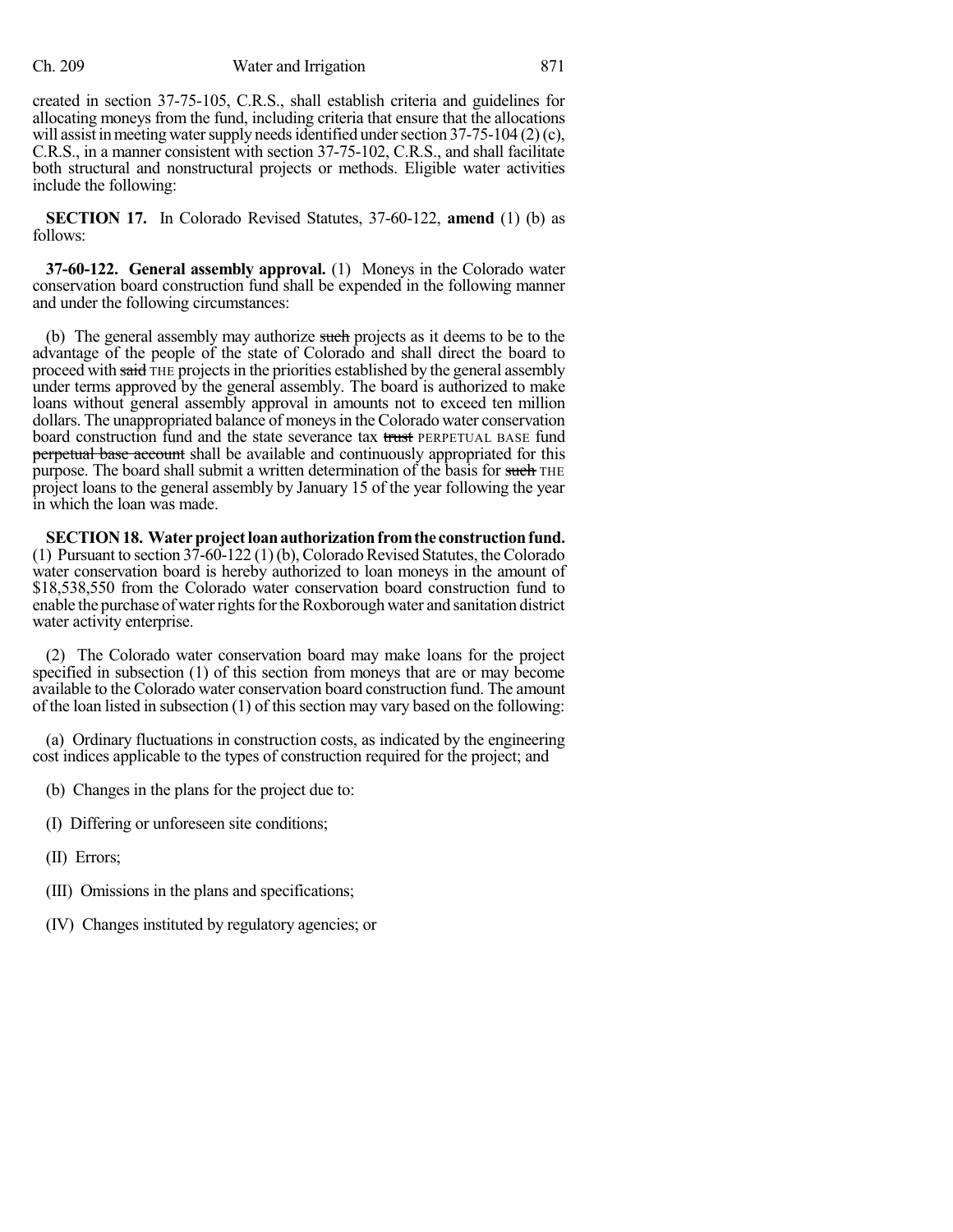(V) Changes in material quantities beyond contract limits.

(3) Pursuant to section 37-60-120 (1),ColoradoRevised Statutes, the board shall require terms and conditions in any contracts concerning the project as will ensure repayment of funds made available by the board. The board shall not disburse moneys for a loan authorized by subsection (1) of this section unless it is satisfied, at its sole discretion, that the recipient of the loan will be able to make repayment pursuant to the terms and conditions established by the board and by subsection (1) of this section.

**SECTION 19.** In Colorado Revised Statutes, 24-75-201.5, **amend**  $(1)(g)(II)(F)$ and  $(1)$   $(g)$   $(II)$   $(G)$  as follows:

**24-75-201.5. Revenue shortfalls - required actions by the governor with respect to the reserve.** (1) (g) (II) The transfer or transfers described in subparagraph  $(I)$  of this paragraph  $(g)$  shall be made from one or more of the following funds:

(F) The SEVERANCE TAX perpetual base account of the severance tax trust fund created in section  $39-29-109$  (2) (a), C.R.S., not to exceed seventy-five million dollars;

(G) The SEVERANCE TAX operational account of the severance tax trust fund created in section 39-29-109 (2) (b), C.R.S., not to exceed twenty-one million three hundred thousand dollars;

**SECTION 20.** In Colorado Revised Statutes, 24-75-217, **amend** (3) (d) as follows:

**24-75-217. Restorationof fundstransferredto augmentthe generalfund for the 2001-02 fiscal year.** (3) The funds that shall be restored pursuant to subsection (1) of this section include:

(d) The SEVERANCE TAX operational account of the severance tax trust fund created in section 39-29-109 (2) (b), C.R.S.;

**SECTION 21.** In Colorado Revised Statutes, 34-20-104, **amend** (3) (j) as follows:

**34-20-104. Minerals, energy, and geology policy advisory board - creation.** (3) The advisory board shall:

(j) Provide advice to the executive director on programs or projects that should receive a grant of funds from the SEVERANCE TAX operational account of the severance tax trust fund, as set forth in section 39-29-109.3 (1), C.R.S.

**SECTION 22.** In Colorado Revised Statutes, **amend** 37-60-123.1 as follows:

**37-60-123.1. Loan foreclosure fund - created.** There is hereby created in the state treasury the loan foreclosure fund, referred to in this section as the "foreclosure fund". The state treasurer is hereby authorized and directed to transfer one hundred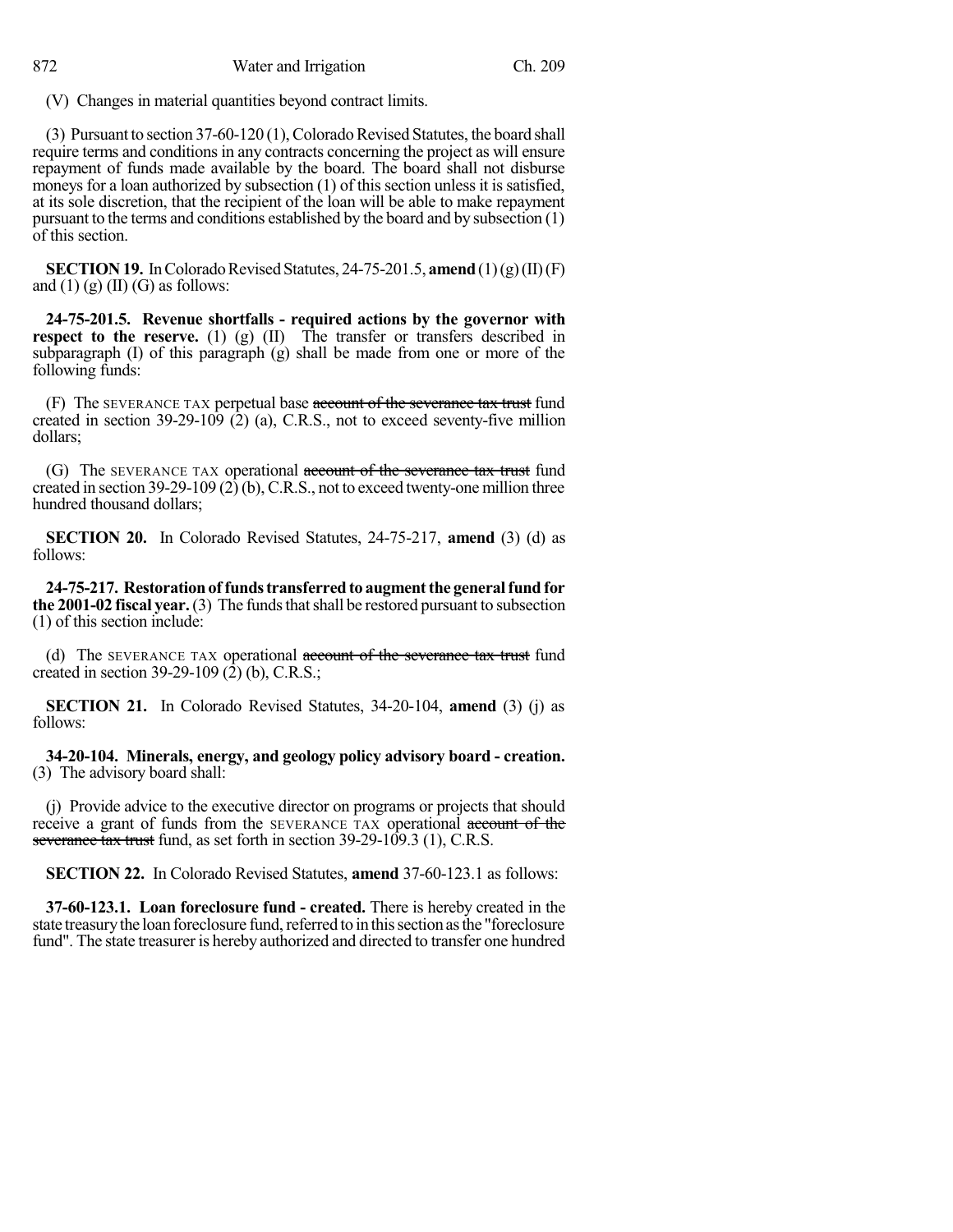thousand dollars from the Colorado water conservation board construction fund to the foreclosure fund. The Colorado water conservation board is authorized to provide funding to cover the direct costs associated with completing foreclosure proceedings against a delinquent borrower from either the Colorado water conservation board construction fund or the severance tax trust fund perpetual base account FUND. The moneys in the foreclosure fund are hereby continuously appropriated to the board for loan foreclosure proceedings, including but not limited to, property management costs, appraisals, assessments, taxes, local government fees, insurance costs, court costs, and legal fees. All interest derived from the investment of moneys in the foreclosure fund shall be credited to the Colorado water conservation board construction fund. Any balance remaining in the foreclosure fund at the end of any fiscal year shall remain REMAINS in the fund.

**SECTION 23.** In Colorado Revised Statutes, 37-60-123.5, **amend** (1) as follows:

**37-60-123.5. Agricultural emergency drought response.** (1) If, pursuant to federal or state law, any portion of Colorado has received emergency drought designation or a disaster emergency has been proclaimed due to drought, notwithstanding the provisions of section  $39-29-109(1)$ , C.R.S., in addition to any other moneys appropriated from the SEVERANCE TAX perpetual base account of the severance tax trust fund, created by section  $39-29-109$  (2) (a), C.R.S., up to one million dollars in the SEVERANCE TAX perpetual base account of the severance tax trust fund are continuously appropriated annually to the director of the Colorado water conservation board and the state engineer for any such USE, IN CONNECTION WITH THE designation or proclamation, to make loans and grants to agricultural organizations for emergency drought-related water augmentation purposes.

**SECTION 24.** In Colorado Revised Statutes, 37-60-126, **amend** (6) and (12) (a) (IV) as follows:

**37-60-126. Water conservationanddroughtmitigationplanning-programs - relationship to state assistance for water facilities - guidelines - water efficiency grant program - repeal.** (6) The board is hereby authorized to recommend the appropriation and expenditure of such revenues as are necessary from the unobligated balance of the five percent share of the SEVERANCE TAX operational account of the severance tax trust fund designated for use by the board for the purpose of the office providing assistance to covered entities to develop water conservation plans that meet the provisions of this section.

(12) (a) (IV) Any moneys remaining in the fund on June 30, 2020, shall be transferred to the SEVERANCE TAX operational account of the severance tax trust fund described in section  $39-29-109$  (2) (b), C.R.S.

**SECTION 25.** In Colorado Revised Statutes, 37-60-126.5, **amend** (3) as follows:

**37-60-126.5. Drought mitigation planning - programs- relationship to state assistance.** (3) The board is hereby authorized to expend revenues from the water efficiency grant program cash fund and to recommend the appropriation and expenditure of such THE revenues as is necessary from the unobligated balance of the five-percent share of the SEVERANCE TAX operational account of the severance tax trust fund designated for use by the board for the purpose of assisting covered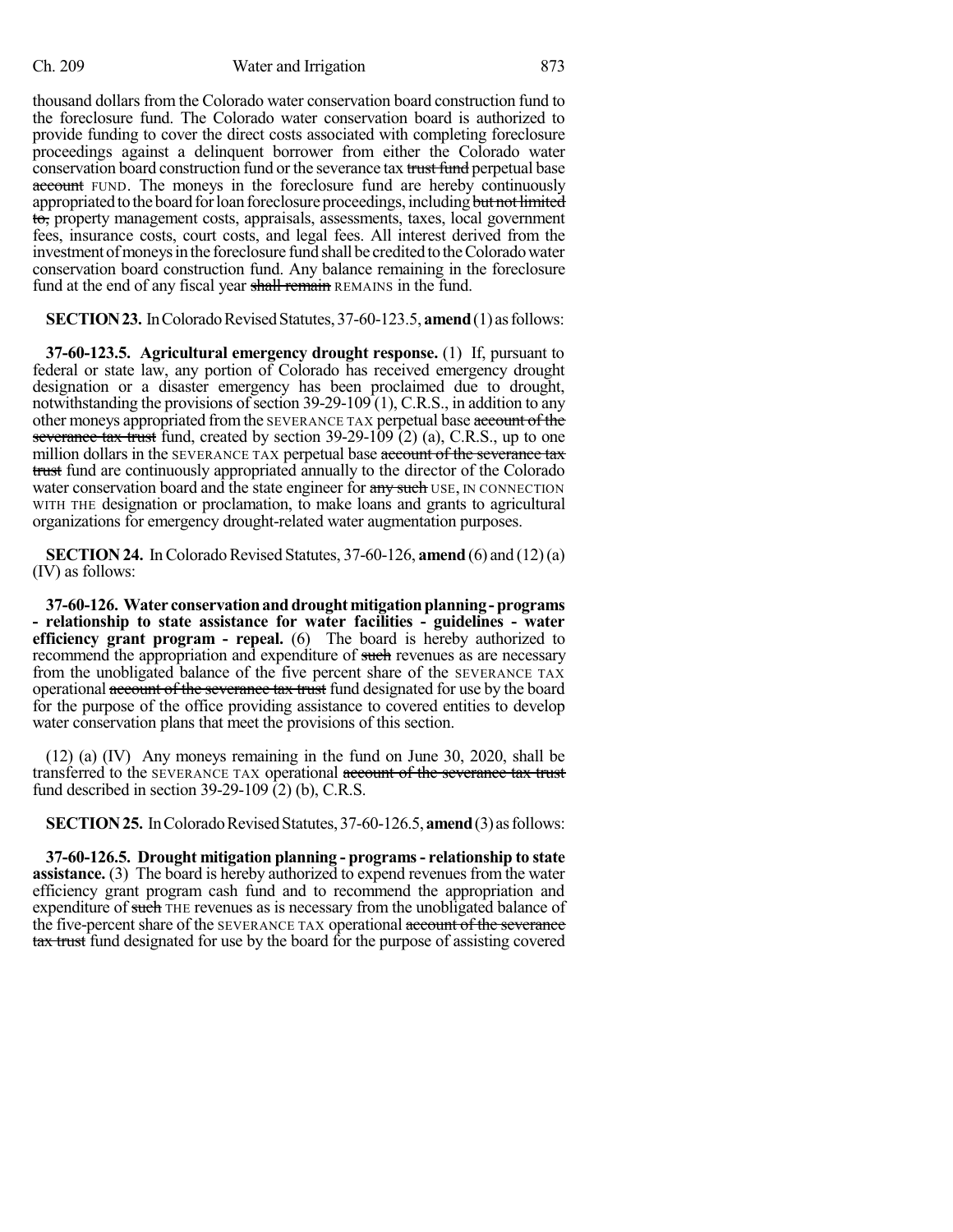entities and other state or local governmental entities to develop drought mitigation plans identified THAT THE OFFICE IDENTIFIES as sufficient. by the office.

**SECTION 26.** In Colorado Revised Statutes, 39-29-109.3, **amend** (1) introductory portion, (1) (a) (I), (1) (b), (1) (c), (1) (d), (1) (e), (1) (f), (2) introductory portion, (3) (a), (4) (b), and (5); and **repeal** (6) as follows:

**39-29-109.3. Severance tax operational fund - repeal.** (1) For fiscal years commencing on and after July 1, 1997, the executive director of the department of natural resources shall submit with the department's budget request for each fiscal year a list and description of the programs the executive director recommends to be funded from the SEVERANCE TAX operational account of the severance tax trust fund created in section 39-29-109 (2) (b), referred to in this section as the "operational account FUND". The minerals, energy, and geology policy advisory board established pursuant to section 34-20-104, C.R.S., shall review the executive director's recommendation before submittal. The general assembly may appropriate moneys from the total moneys available in the operational account FUND to fund recommended programs as follows:

(a) (I) For programs or projects within the Colorado oil and gas conservation commission, up to thirty-five percent of the moneys in the operational account FUND for fiscal years commencing on or after July 1, 2009.

(b) For programs within the Colorado geological survey, up to twenty percent of the moneys in the operational account FUND;

(c) For programs within the division of reclamation, mining, and safety, up to thirty percent of the moneys in the operational account FUND for fiscal years commencing before July 1, 2008, and up to twenty-five percent of the moneys in the operational account FUND for fiscal years commencing on or after July 1, 2008. As part of any appropriation made, five hundred thousand dollars, or so much as may be available, shall be transferred to the abandoned mine reclamation fund created in section 34-34-102 (1), C.R.S.

(d) For programs within theColorado water conservation board and for purposes authorized by article 75 of title 37, C.R.S., up to five percent of the moneys in the operational account FUND;

(e) For fiscal years commencing on or after July 1, 2008, only, for programs within the division of parks and wildlife that monitor, manage, or mitigate the impacts of mineral or mineral fuel production activities on wildlife in any region of the state in which production activity is occurring or, fromany location in the state, research such impacts, up to five percent of the moneys in the operational account FUND, which moneys shall not supplant moneys that would otherwise be made available for such programs;

(f) For fiscal years commencing on or after July 1, 2009, for programs within the division of parks and wildlife that operate, maintain, or improve state parks in any region of the state in which production activity is occurring, up to ten percent of the moneys in the operational account FUND.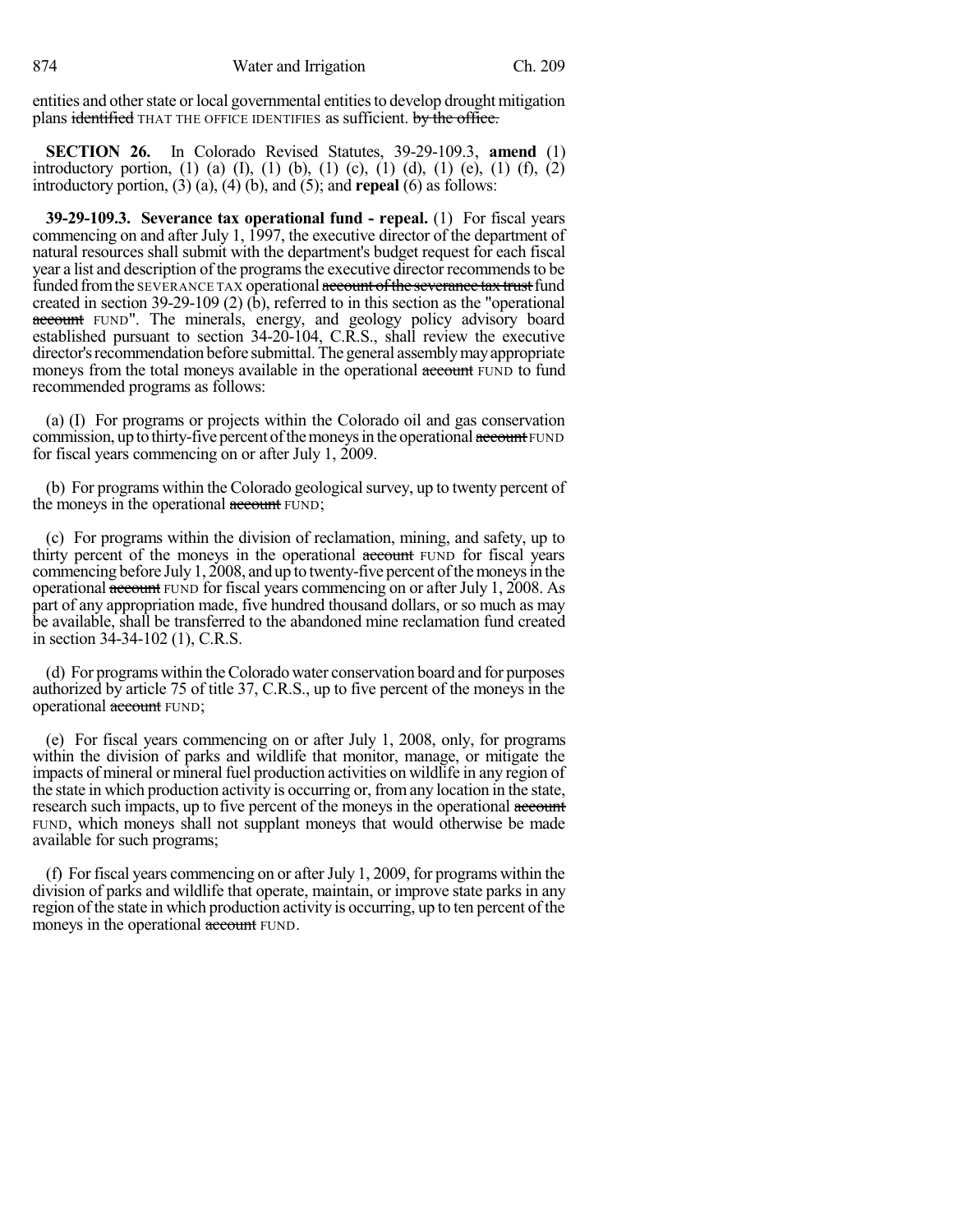(2) Subject to the requirements of subsections (3) and (4) of this section, if the general assembly chooses not to spend up to one hundred percent of the moneysin the operational  $\frac{a\cdot\}{b}$  FUND as specified in subsection (1) of this section, the state treasurer shall transfer the following:

(3) (a) Except as provided in paragraph (b) of this subsection (3), it is the intent of the general assembly that the operational account FUND maintain a reserve equal to the current state fiscal year's operating appropriations for the programs specified in subsection (1) of this section plus fifteen percent of the current fiscal year's transfers specified in subsection  $(2)$  of this section. Moneys may be transferred from the reserve to offset temporary revenue reductions in the programs specified in subsection (1) of this section and to offset reductions for programs specified in subsection (2) of this section, up to fifteen percent of the current fiscal year's transfers specified in subsection (2) of this section; except that, if the general assembly determines that transfers of moneys from the reserve are needed during a state revenue crisis, the transfers shall be a loan from the reserve to be repaid as soon as moneys are available. This provision is intended to mitigate the impact of fluctuations in the amount of revenue credited to the fund from year to year so as to maintain current levels of service for the programs specified in subsection  $(1)$  of this section.

(4) (b) (I) If the revenue estimate prepared by the staff of the legislative council in June of any fiscal year indicates that the amount of severance tax revenues to be credited to the operational account FUND in the next fiscal year as specified in section 39-29-109 (2) (b) is insufficient for the state treasurer to make the transfers set forth in subsection (2) of this section and to meet the reserve requirement specified in subsection  $(3)$  of this section, all transfers scheduled to be made on July 1 shall be proportionally reduced. The July 1 proportional reduction shall be calculated based on the size of the annual transfers asspecified in subsection (2) of this section and shall be made to the extent necessary to cover forty percent of the projected shortfall between total moneys available in the operational account FUND and the sum of the total operating appropriations for the programs specified in subsection  $(1)$  of this section, the total fiscal year's transfers specified in subsection (2) of this section, and the reserve requirement specified in subsection (3) of this section; except that up to one-third of the fifteen percent of the current fiscal year's transfers specified as part of the reserve set forth in subsection (3) of this section shall be used to offset any proportional reduction required by this subparagraph  $(I)$ in any fiscal year.

(II) If the revenue estimate prepared by the staff of the legislative council in December of any fiscal year indicates that the amount of severance tax revenues credited to the operational account FUND as specified in section 39-29-109 (2) (b) is insufficient for the state treasurer to make the transfers set forth in subsection  $(2)$ of this section and to meet the reserve requirement specified in subsection  $(3)$  of this section, all transfers scheduled to be made on January 4 of the fiscal year shall be proportionally reduced. The January 4 proportional reduction shall be calculated based on the size of the annual transfers as specified in subsection  $(2)$  of this section and shall be made to the extent necessary to cover seventy percent of the projected shortfall between total moneys available in the operational account FUND and the sum of the total operating appropriations for the programs specified in subsection (1) of this section, the total fiscal year's transfers specified in subsection (2) of this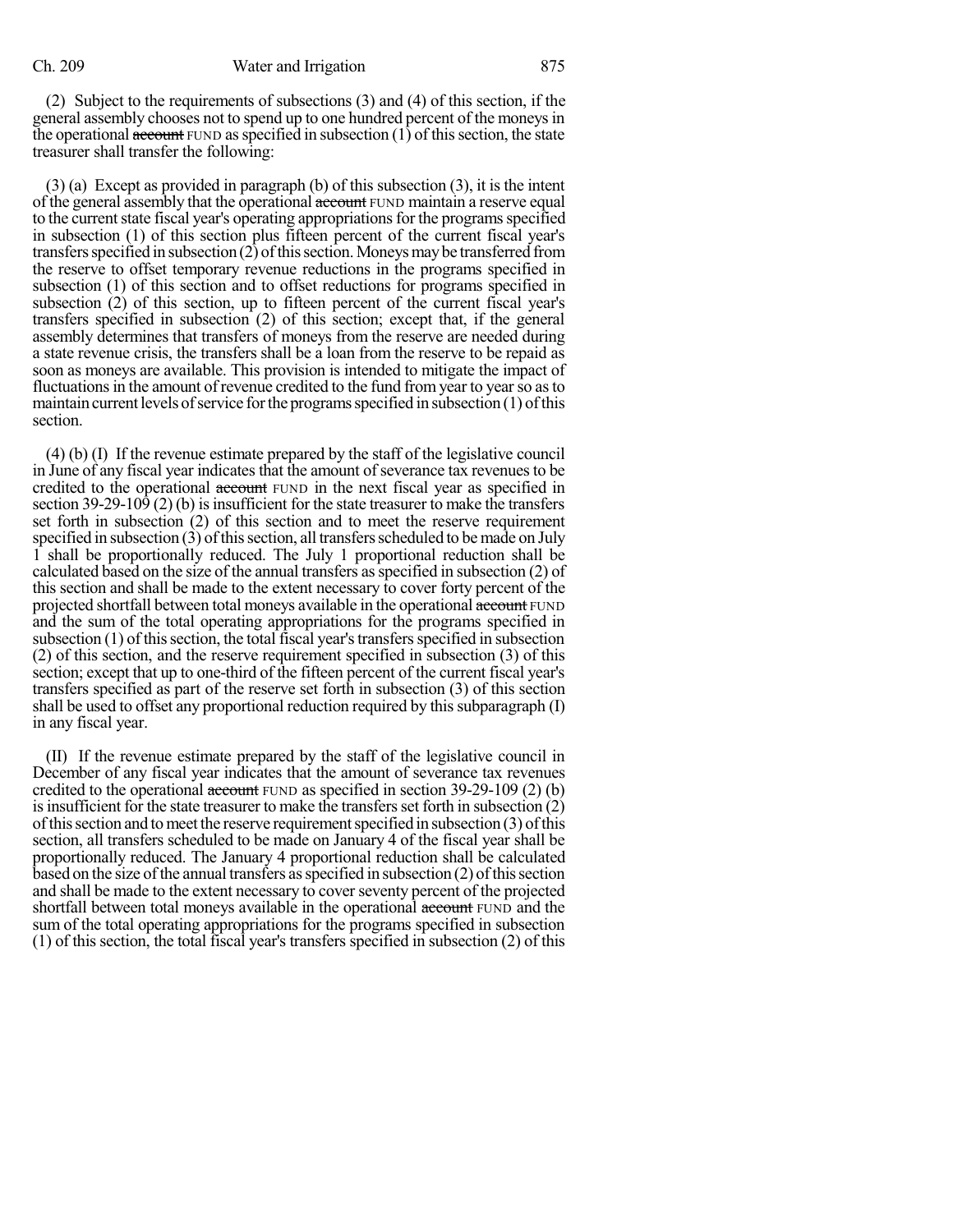876 Water and Irrigation Ch. 209

section, and the reserve requirement specified in subsection (3) of this section; except that up to one-third of the fifteen percent of the current fiscal year's transfers specified as part of the reserve set forth in subsection (3) of this section shall be used to offset any proportional reduction required by this subparagraph (II) in any fiscal year.

(III) If the revenue estimate prepared by the staff of the legislative council in March of any fiscal year indicates that the amount of severance tax revenues credited to the operational  $\frac{1}{\text{second}}$  FUND as specified in section 39-29-109 (2) (b) is insufficient for the state treasurer to make the transfers set forth in subsection  $(2)$ ofthissection and tomeet the reserve requirementspecified in subsection (3) ofthis section, all transfers scheduled to be made on April 1 of the fiscal year shall be proportionallyreduced.TheApril1proportionalreductionshallbe calculatedbased on the size of the annual transfers as specified in subsection (2) of this section and shall be made to the extent necessary to cover the projected shortfall between total moneys available in the operational account FUND and the sum of the total operating appropriations for the programs specified in subsection  $(1)$  of this section, the total fiscal year's transfers specified in subsection (2) of this section, and the reserve requirement specified in subsection (3) of this section; except that any moneys remaining of the fifteen percent of the current fiscal year's transfers specified as part of the reserve set forth in subsection (3) of this section shall be used to offset any proportional reduction required by this subparagraph (III) in any fiscal year.

(IV) If proportional reductions are made to either the July 1 or January 4 installments, the April 1 installment may be increased to offset proportional reductions made earlier in the current fiscal year to the maximum extent allowable under the revenue estimate prepared by the staff of the legislative council in March of any fiscal year. The April 1 installment shall only be increased if the revenue estimate indicates that the amount of severance tax revenues credited to the operational account FUND as specified in section 39-29-109 (2) (b) is sufficient to fund such THE increased installments and still meet the reserve requirement specified in subsection (3) of this section.

 $(5)$  In addition to the distributions specified in paragraph (a) of subsection  $(4)$  of this section, if there were any proportional reductions required in a fiscal year as specified in paragraph (b) of said subsection (4), after the reserve specified in subsection (3) of this section is made whole if any portion of the reserve was used as specified in paragraph (b) of subsection (4) of this section to offset any proportional reduction required by said paragraph (b) of subsection (4), the state treasurershall make proportional distributions on August 20 of the following fiscal year to the programs specified in subsection (2) of this section if the revenues actually received in the operational account of the severance tax trust fund for the previous fiscal year were sufficient for the state treasurer to more fully make the transfers set forth in subsection (2) of this section and to fully meet the reserve requirement specified in subsection (3) of this section.

 $(6)$  (a) Notwithstanding any provision of this section to the contrary, on April 15, 2010, the state treasurer shall deduct eleven million dollars from the operational account and transfer such sum to the general fund.

(b) Notwithstanding any provision of this section to the contrary, on June 30,